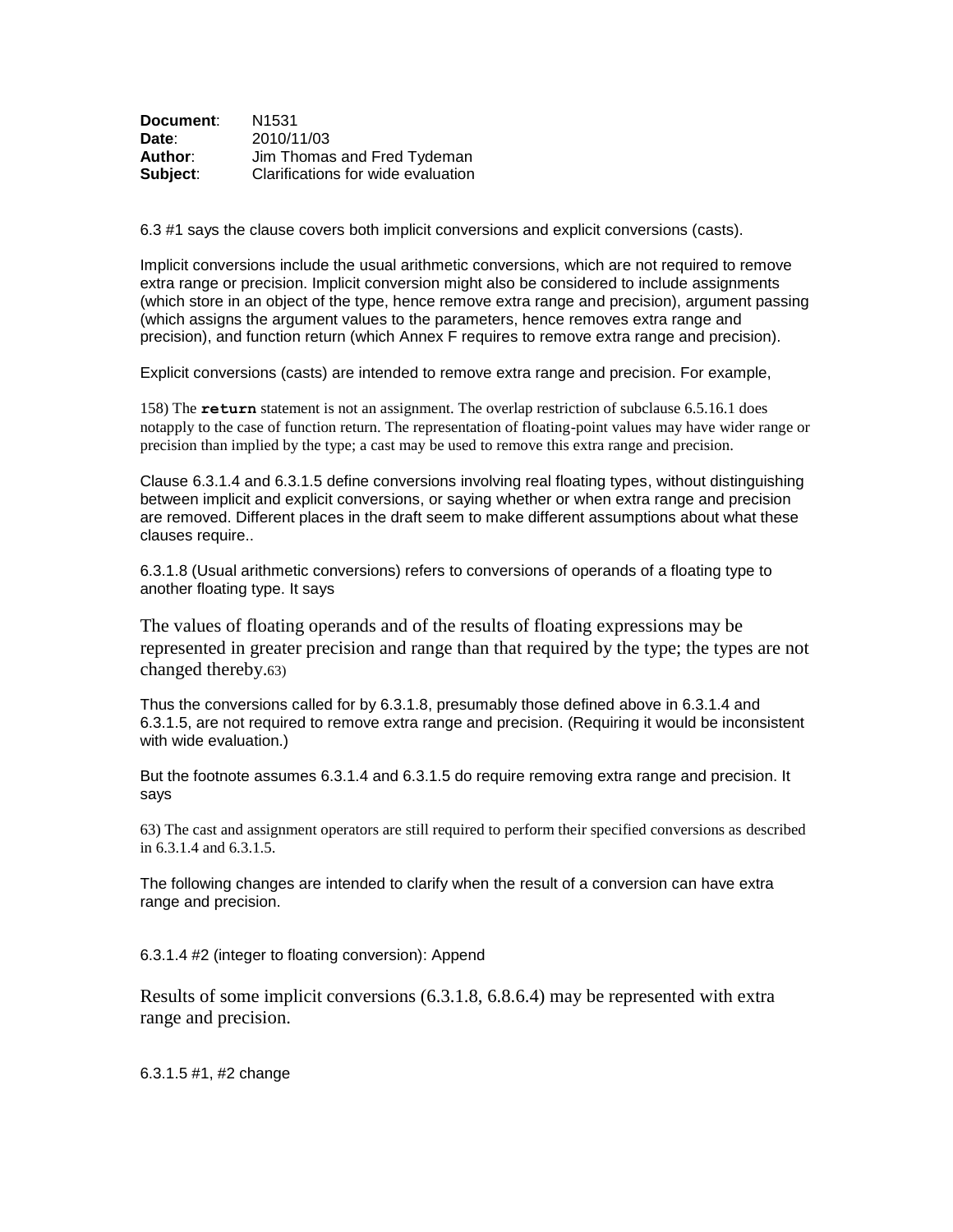When a **float** is promoted to **double** or **long double**, or a **double** is promoted to **long double**, its value is unchanged (if the source value is represented in the precision and range of its type).

When a **double** is demoted to **float**, a **long double** is demoted to **double** or **float**, or a value being represented in greater precision and range than required by its semantic type (see 6.3.1.8) is explicitly converted (including to its own type), if the value being converted can be represented exactly in the new type, it is unchanged. If the value being converted is in the range of values that can be represented but cannot be represented exactly, the result is either the nearest higher or nearest lower representable value, chosen in an implementationdefined manner. If the value being converted is outside the range of values that can be represented, the behavior is undefined.

## to

When a value of real floating-point type is converted to a real floating type, if the value being converted can be represented exactly in the new type, it is unchanged. If the value being converted is in the range of values that can be represented but cannot be represented exactly, the result is either the nearest higher or nearest lower representable value, chosen in an implementation-defined manner. If the value being converted is outside the range of values that can be represented, the behavior is undefined. Results of some implicit conversions (6.3.1.8, 6.8.6.4) may be represented with extra range and precision.

## 6.3.1.8, footnote 63: change

63) The cast and assignment operators are still required to perform their specified conversions as described in 6.3.1.4 and 6.3.1.5.

## to

63) The cast and assignment operators are still required to remove extra range and precision.

## 6.5.4 (Cast operator) #6 To the current sentence

If the value of the expression is represented with greater precision or range than required by the type named by the cast (6.3.1.8), then the cast specifies a conversion even if the type of the expression is the same as the named type.

append "and removes any extra range and precision."

[Why is the reference to 6.3.1.8 here?]

In addition to casts, assignments and argument passing are required to remove extra range and precision. At the last meeting we agree that, for Annex F implementations, function returns too